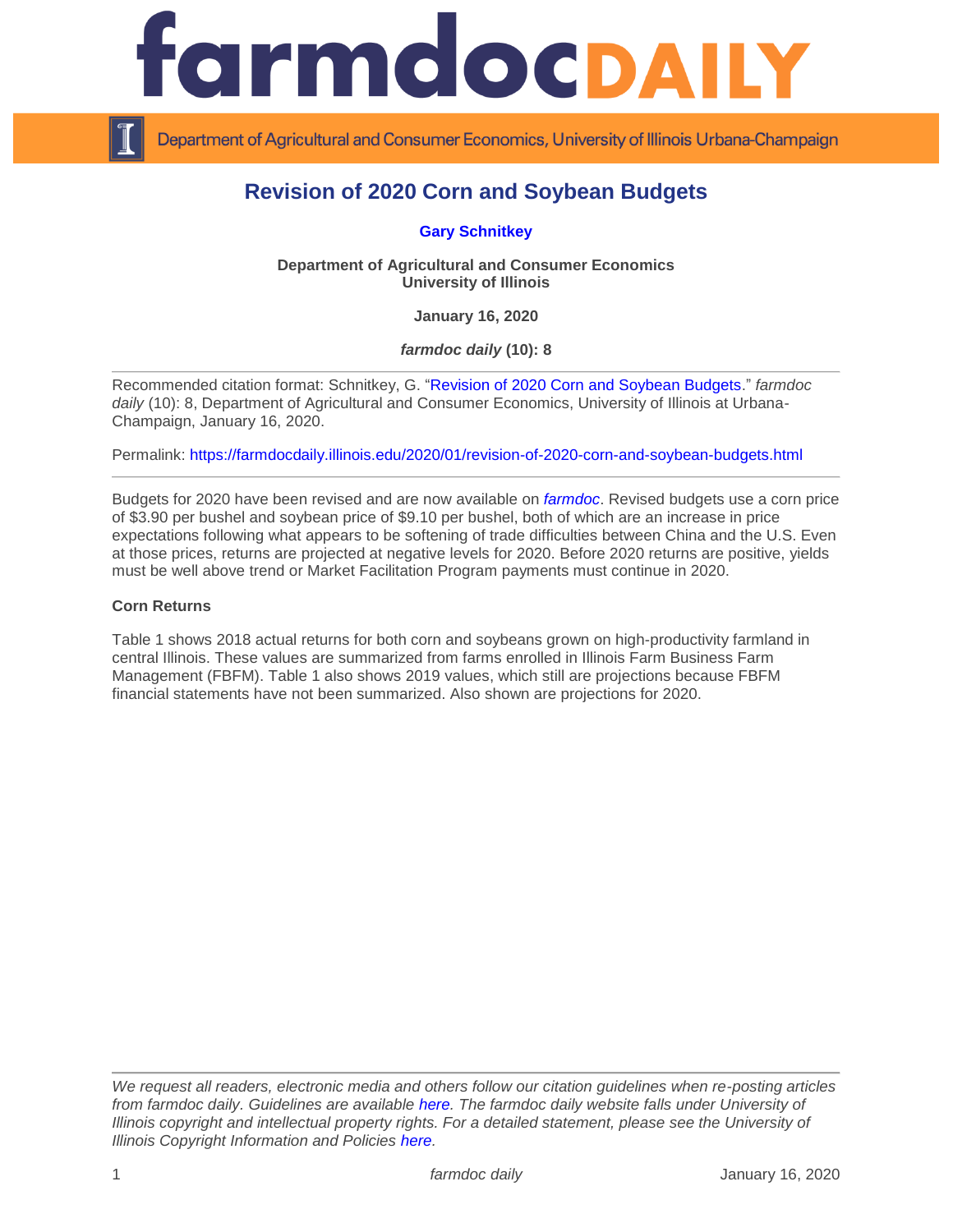|                              |                | Corn           |                |        | Soybeans |        |
|------------------------------|----------------|----------------|----------------|--------|----------|--------|
|                              | 2018           | 2019P          | 2020P          | 2018   | 2019P    | 2020P  |
| Yield per acre               | 237            | 195            | 211            | 74     | 55       | 63     |
| Price per bu                 | \$3.60         | \$3.90         | \$3.90         | \$8.85 | \$9.10   | \$9.10 |
| LDP per bu                   |                |                |                |        |          |        |
| Crop revenue                 | \$853          | \$761          | \$823          | \$655  | \$501    | \$573  |
| <b>ARC/PLC</b>               | 0              | 10             | 0              | 0      | 10       | 0      |
| Other gov't payments         | 1              | 82             | 0              | 122    | 82       | 0      |
| Crop insurance proceeds      | $\overline{2}$ | 10             | $\Omega$       | 4      | 5        | 0      |
| <b>Gross revenue</b>         | \$856          | \$863          | \$823          | \$781  | \$598    | \$573  |
| Fertilizers                  | 131            | 125            | 145            | 42     | 42       | 43     |
| Pesticides                   | 76             | 75             | 75             | 46     | 45       | 45     |
| Seed                         | 115            | 116            | 116            | 73     | 73       | 73     |
| Drying                       | 14             | 40             | 18             | 1      | 1        | 1      |
| Storage                      | 15             | 15             | 15             | 8      | 8        | 8      |
| Crop insurance               | 22             | 22             | 22             | 14     | 14       | 14     |
| Total direct costs           | \$373          | \$393          | \$391          | \$184  | \$183    | \$184  |
| Machine hire/lease           | 14             | 14             | 14             | 10     | 10       | 10     |
| <b>Utilities</b>             | 5              | 5              | 5              | 4      | 4        | 4      |
| Machine repair               | 25             | 24             | 24             | 18     | 20       | 19     |
| Fuel and oil                 | 18             | 17             | 17             | 13     | 15       | 15     |
| Light vehicle                | $\overline{2}$ | $\overline{2}$ | $\overline{2}$ | 1      | 1        | 1      |
| Mach. depreciation           | 64             | 63             | 63             | 56     | 54       | 54     |
| Total power costs            | \$128          | \$125          | \$125          | \$102  | \$104    | \$103  |
| Hired labor                  | 19             | 19             | 19             | 18     | 18       | 18     |
| Building repair and rent     | 5              | 5              | 5              | 4      | 4        | 4      |
| <b>Building depreciation</b> | 12             | 12             | 12             | 10     | 10       | 10     |
| Insurance                    | 10             | 10             | 10             | 10     | 10       | 10     |
| Misc                         | 10             | 10             | 10             | 10     | 10       | 10     |
| Interest (non-land)          | 17             | 18             | 18             | 15     | 16       | 16     |
| Total overhead costs         | \$73           | \$74           | \$74           | \$67   | \$68     | \$68   |
| <b>Total non-land costs</b>  | \$574          | \$592          | \$590          | \$353  | \$355    | \$355  |
| Operator and land return     | \$282          | \$271          | \$233          | \$428  | \$243    | \$218  |
| Land costs                   | 274            | 274            | 270            | 274    | 274      | 270    |
| <b>Farmer return</b>         | \$8            | -\$4           | $-$37$         | \$154  | -\$32    | -\$52  |

## **Table 1. Corn and Soybean Returns for High-Productivity Farmland in Central Illinois**

<sup>1</sup>Results for 2013 through 2018 are summarized from grain farms enrolled in Illinois Farm Business Farm Management. Projections are made for 2019 and 2020.

Across FBFM farms, farmer return for corn averaged \$8 per acre in 2019. In 2019, the average yield was 237 bushels per acre, and the price averaged \$3.60 per bushel. Total non-land costs of \$574 per acre include all financial costs of producing corn. Land costs also are subtracted. The \$274 per acre land costs represent an average cash rent for high-productivity farmland in central Illinois. Share rent and owned land will differ from cash rent, and generally be lower than cash rent costs.

Farmer return was -\$4 in 2019, about the same as the 2018 level of \$8 per acre. Yields were lower in 2019: 196 per acre in 2019 as compared to 237 bushels per acre in 2018. Offsetting yield declines are